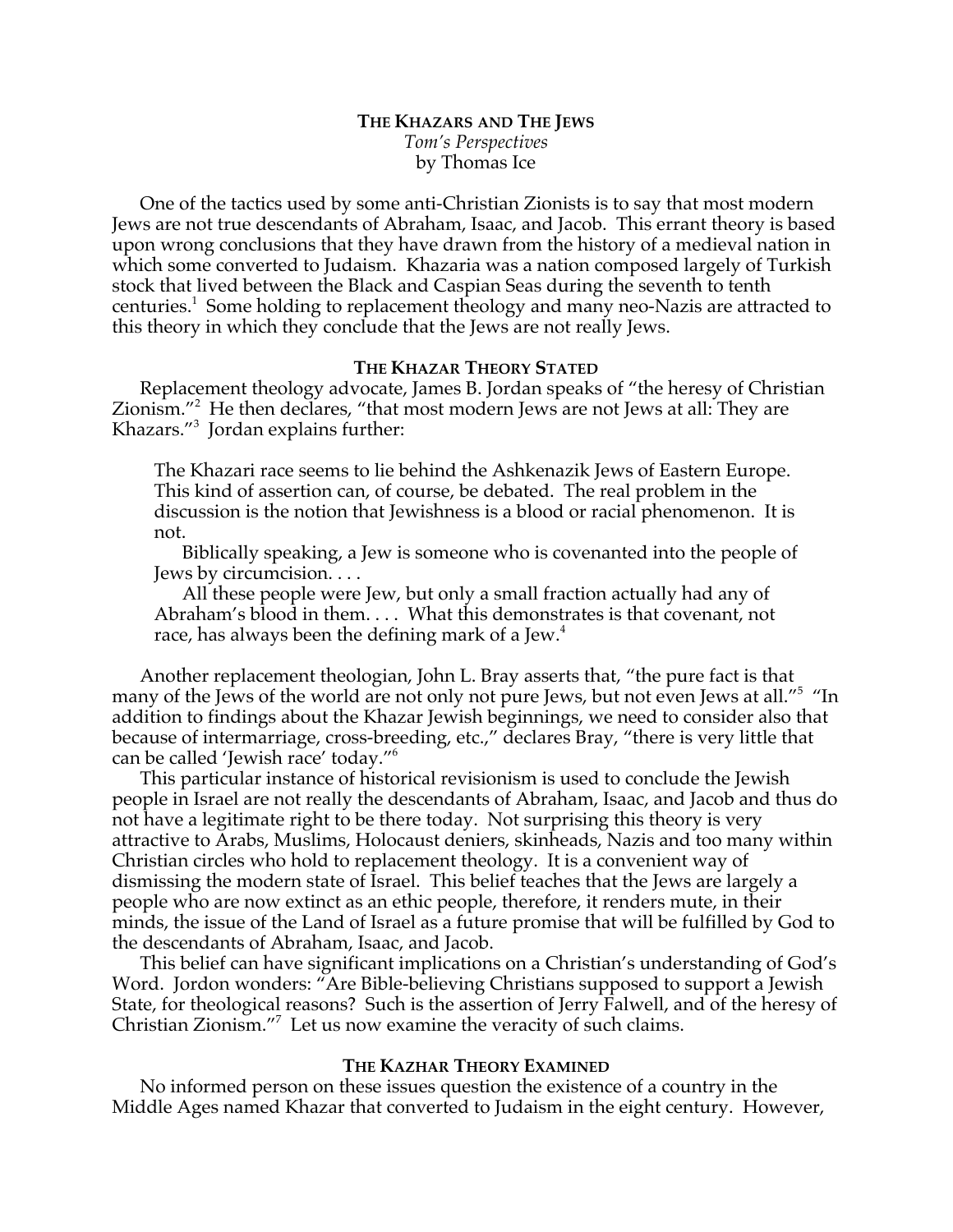it is still an unproved theory, as attractive as it may appear to some, lacking any scientific evidence that Ashkenazi Jews (about 85% of world Jewry) are primarily descended from the Khazars.

In 1976, Arthur Koestler (a communist, Jewish novelist) suggested this theory in his book *The Thirteenth Tribe,*<sup>8</sup> which was never taken seriously by linguists and most other scientists. This is why the most vigorous propagation of his views are usually found within the circles of propagandists who have an ideological axe to grind and not by the scientific community. Like the *Protocols of the Learned Elders of Zion*, the forged document supporting a supposed Jewish world conspiracy, they so much want their theories to be true when they are not.

Many scholars on this subject believe that only the leadership of the Khazars converted to Judaism and some think that one of the reasons they converted is that many of the leaders were already Jewish, having immigrated there years earlier. When word got out that the nation of Khazaria had converted to Judaism we learn that many Jews, especially from the Byzantine Empire and the Muslim world immigrated to Khazaria since Jews were commonly persecuted in those Empires. Thus, this immigration greatly increased the number of Jews in the nation and it was known to have a very large population of Jews in those days. Since Khazaria was about the only nation on earth at that time that practiced religious freedom, the nation had large populations of Christians, Muslims and pagans who never converted to Judaism. This would mean that the belief that thousands of Gentiles were added to Jewish bloodlines is simply not the case. The Jews of Khazaria appear to have had just as strong Jewish bloodlines as other Jews of their day.

When the nation declined and was conquered, the Jews fled to other countries and most of the population of Khazaria, which was not Jewish, either was killed in these battles, or converted to Islam and Christianity. Even though the Jews surely must have intermarried with some Gentiles in Khazaria that does not invalidate their Jewishness any more than intermarriage that was practiced in the Old Testament did not invalidate their Jewishness. Jesus Himself had a number of Gentiles within His genealogical line, yet He was certainly Jewish. In the time of the New Testament these people were still known as Jews—the descendants of Abraham, Isaac, and Jacob.

It is the Bible that divides mankind into Jew and Gentile, denoting one's descent by birth. One may repudiate the religious aspects of Judaism, but they cannot escape the genealogical fact that they were born within the Jewish race. The Nazis during the Holocaust made little distinction between deeply religious Jews and secular Jews. They killed them all when they had the opportunity. The same is true today. The Arab Muslims kill Jews today whether they are religious or secular. It does not matter to them.

It takes great leaps of logic, which many anti-Semites are willing to make to conclude that Koestler's theory has merit. This is evident when one considers that no one before Koestler's theory was put forth in 1976 had concluded that the Jews were not really descended from of Abraham, Isaac, and Jacob. However, this information about the Khazars had been known all along, especially by historians, but no one before Koestler had supposedly connected the dots. Just because someone like John Bray provides long quotes from many Jewish sources documenting the fact that Jews were indeed in Khazaria in the Middle Ages contributes nothing to prove the thesis that most of them were of Gentile origin. To think that requires too great a leap from the actual evidence to such a wrongheaded conclusion. Koestler's theory is groundless and can be treated as nothing more than a casual theory with little or no foundation.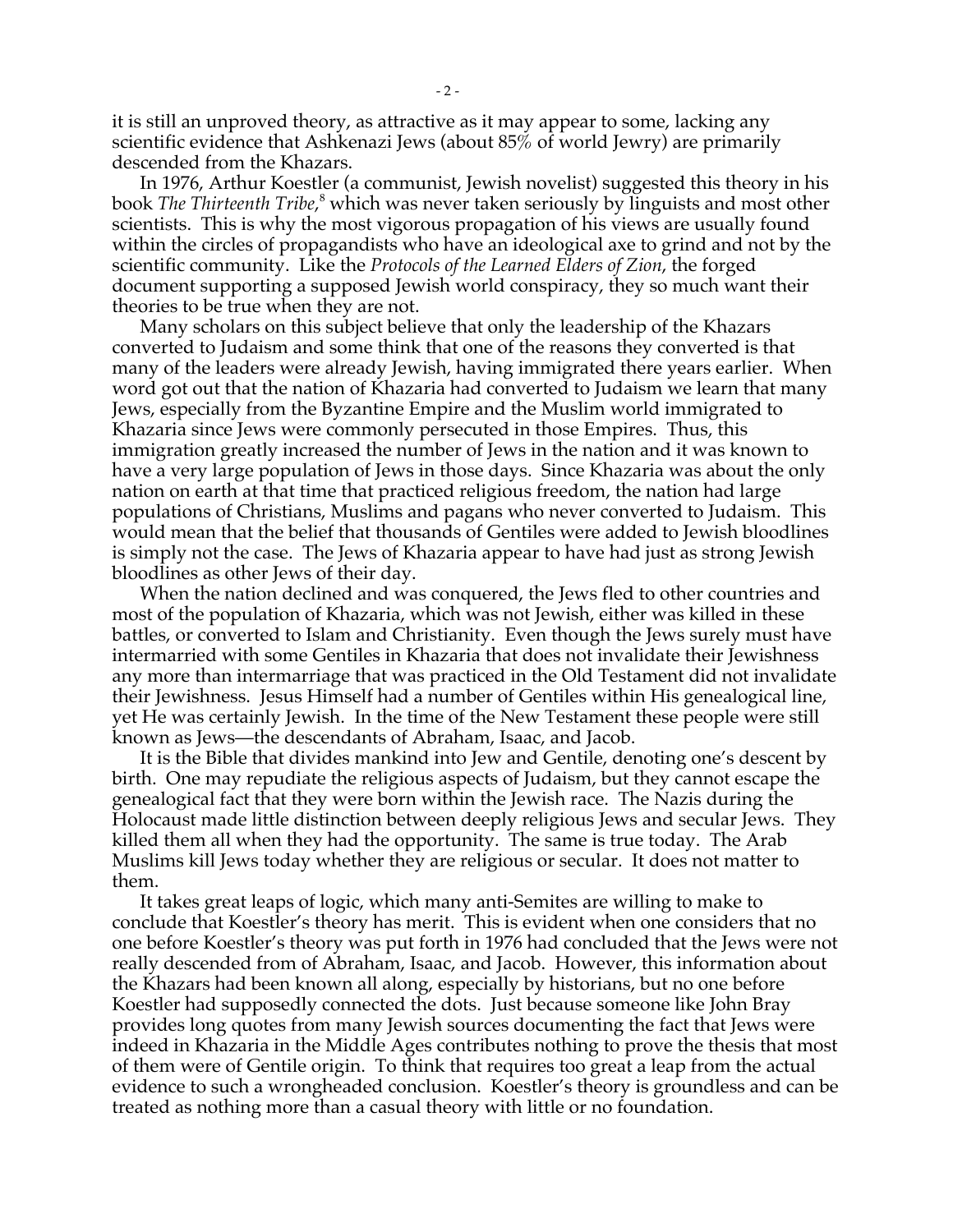### **DNA AND THE KHAZARS**

The opinion of historians and genealogists concerning the Khazars is now confirmed with the development of using DNA as a reliable way to analyze one's genealogical heritage. Kevin Alan Brook<sup>9</sup> is a leading researcher on the Khazars and tells us the following:

We no longer need to rely on speculation. It is now a known FACT that German Jews mingled with other Jews when they cam east. It is also clear that the ancient Israelites possessed those Y-DNA patterns that are found in common among Sephardic Jews, Ashkenazic Jews, Kurdish Jews, and Indian Jews, despite the fact that ultimately those patters may have earlier stemmed, in part, from somewhere in Kurdistan or Armenia or Iraq. The Middle Eastern Y-DNA patterns in the J and E haplogroups cannot be explained by Khazars. Some of the mtDNA evidence and Levite Y-DNA can be, however.<sup>10</sup>

Brook's overall conclusion of Khazar origins is as follows:

In summary, Eastern European Jews are descended from a mixture of German and Austrian Jews, Czech Jews, and East Slavic Jews. The East Slavic Jews may have roots in both the Khazar and Byzantine empires, hence necessitating our further study of Jewish life in those lands. But the largest, and most influential, proportion of Eastern European Jews came from Central Europe. By this analysis we can show that the dominate ethnic element among Eastern European Jews is Judean—the ancient Jewish people of Judea in the Middle East.<sup>11</sup>

### **CONCLUSION**

The Khazar theory has been completely refuted by both scholarly research into the history of the Khazars and, more recently, by genetic evidence showing that Jews from all parts of the world are genetically closely related to Middle Eastern Jews and not so closely related to non-Jewish Russians, Eastern Europeans, or others from that region. "Dr. Michael Hammer showed that based exclusively on the Y-chromosome (parental) shows that Ashkenazi Jews are more closely related to Yemenite Jews, Iraqi Jews, Sephardic Jews, Kurdish Jews, and Arabs than they are to European Christian populations,"12 notes Joel Bainerman. True research on the matter reveals that only a tiny percentage of Jews have any descent through the Khazars. So it appears that the Khazar theory is just that, a theory, and not a very good one. It is safe to conclude that most of the Jews living today in Israel and still in the Diaspora are clear descendants of Abraham, Isaac, and Jacob. Maranatha!

# **ENDNOTES**

 $\overline{a}$ 

<sup>1</sup> *Encyclopaedia Judaica*, vol. 10, reference to "Khazars," pp. 944–54. <sup>2</sup>

James B. Jordan, "Christian Zionism and Messianic Judaism," in *The Sociology of the Church: Essays in Reconstruction* (Tyler, TX: Geneva Ministries, 1986), p. 176. <sup>3</sup>

<sup>&</sup>lt;sup>3</sup> Jordan, "Christian Zionism," pp. 176–77.